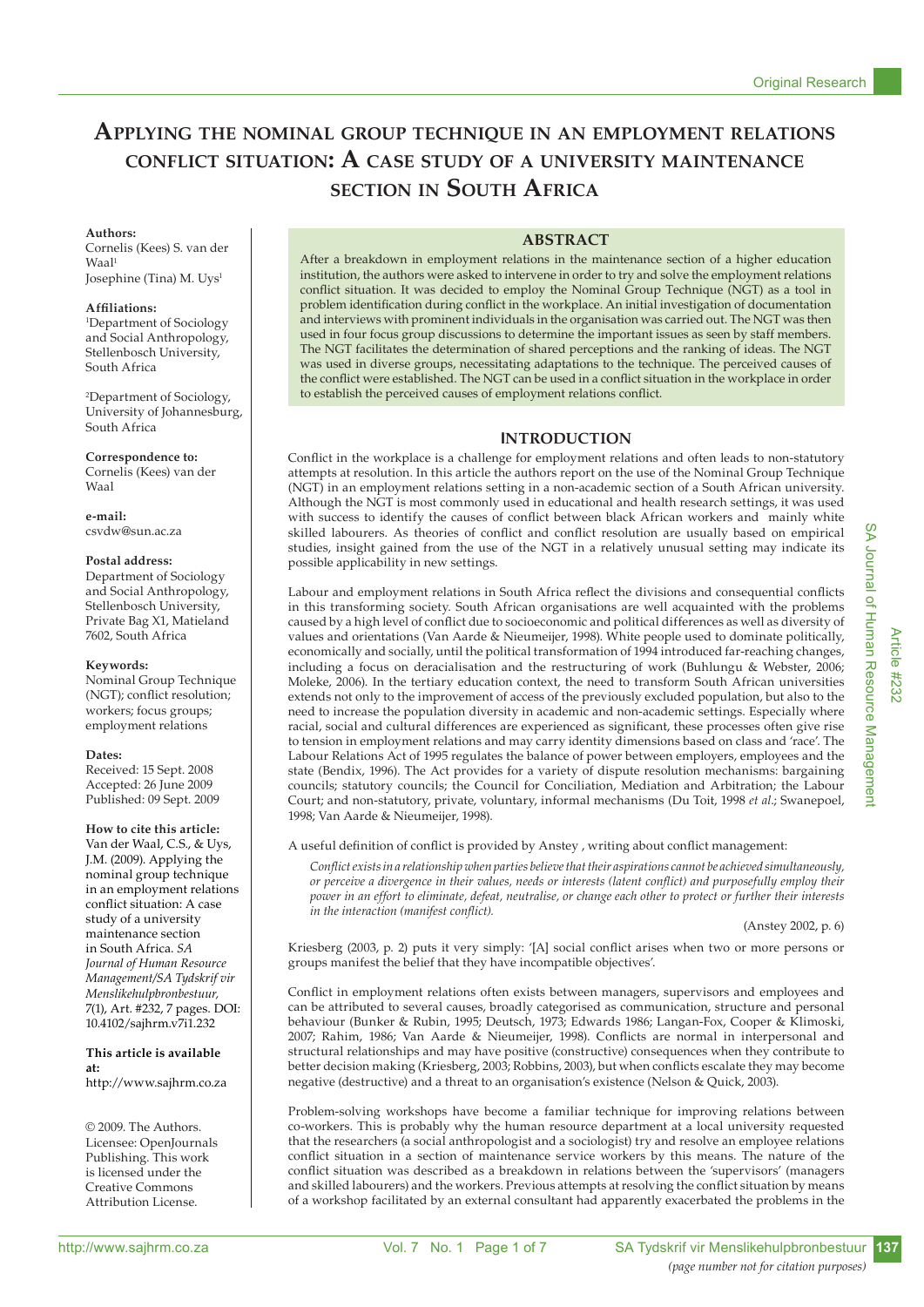section. Involving the researchers seems to have been a lastditch attempt by management to resolve the issues internally.

Facilitators and mediators are usually selected on the basis of their perceived impartiality and acceptance to both sides (Anstey, 2002; Bendix, 1996; Robbins, 2003). As a first step, the researchers ensured that all parties to the dispute, namely university management, employees of the maintenance section and the trade union representatives, accepted their involvement and were prepared to co-operate.

It was felt by both researchers that an initial assessment was needed in order to determine the root causes of the problem, something they felt more secure about in the light of their disciplinary experience and knowledge. Without such an investigation, they felt that the facilitation would be very difficult, as the facilitators would be at the mercy of the social dynamics between the two polarised groups and would not be able to establish the underlying causes of the conflict situation that needed to be handled (Van Aarde & Nieuwmeijer, 1998).

Mediators often begin their intervention in a conflict situation by using 'reflexive tactics' to establish rapport, build their own power base and discover the issues behind the conflict (Anstey, 2002). When the initial interviews with the key stakeholders had been concluded, it was decided to employ the NGT during four focus group discussions. The NGT would be applied to separate groups of workers and skilled labourers in order to determine their views on the nature of the problems experienced in the maintenance section as well as on possible solutions to these problems.

The main aims of this article are to

- illustrate the use of the NGT in a non-academic employee relations conflict situation at a higher education institution
- compare the use of the NGT in diverse groups (white skilled labourers, black workers)
- discuss the adaptations that had to be made during the implementation, and
- make recommendations based on this experience.

# **RESEARCH DESIGN**

## **Research approach**

The investigation commenced with a study of documentation made available by the parties involved as well as semistructured interviews conducted with a series of key individuals. These individuals were either employed in the maintenance section or played an important role in its immediate context. They included black African workers (including union representatives), mainly white supervisors, a member of the Management Committee of the university and staff members of Personnel Services. The interviews provided a basis for a more representative consultation process.

Fraction of workers and skilled labourers<br>their views on the nature of the problem<br>maintenance section as well as on possing maintenance section as well as on possing<br>problems.<br>The main aims of this article are to<br>designed These initial investigations revealed a serious and high level of polarisation and conflict in the maintenance section, which had built up over time. This should be understood within the context of various factors and events that could not be attributed to the actions of any of the current members of the section. They however bore the brunt of the consequences of these factors and events. It seemed that the tension had escalated in the previous three years, probably due to the effects of rationalisation in the section and the fact that promises regarding training had not materialised as expected. In the recent past, the staff situation in the section had changed tremendously, as many skilled labourers had left the university and were not replaced. This had placed a very heavy burden on the remaining staff, with the former black African 'tool boys' (level C3 workers, who are service workers) being allocated more responsibilities, without the necessary training and support that was needed. The understaffing in the section, coupled with the aging of the university facilities and a substantial increase in the number of users of these facilities, had led to a situation characterised by a shortage of skilled staff and insufficient supervision of workers performing tasks that they were not fully qualified to do. The decreased availability of university resources, increased threats of pending changes towards outsourcing, the knowledge that outsourcing had already taken place at other universities and the layoff of staff in preceding years had all contributed to an atmosphere of tension and insecurity in the section.

Another stakeholder in the issue was the trade union that was involved on the side of the workers. It was important to gain the cooperation of the trade union representatives at each stage of the process that the facilitators followed. This was done by means of a meeting with prominent union members in which the intended process was discussed in detail. Although sceptical, the shop steward and the leadership of the union at the institution agreed that the process be given a fair chance.

Involving the facilitators in the resolution of the conflict situation at such a late stage of its development meant that they were confronted with a high level of polarisation between the two groups, with dominant personalities taking leading positions on both sides, combined with an intense distrust of the value of any process aimed at conflict resolution. Therefore, the methodology to be used by the researchers was of the utmost importance if the cooperation of the polarised parties was to be secured. Differences of class, levels of education and 'race' between the role-players complicated matters, including in terms of levels of trust and difficulties in communication. These social differences also impacted on the perceptions and relationships emerging between the researchers and the workers.

## **Research strategy**

It was decided to conduct four focus group discussions with staff members of the section during which the NGT would be used in order to determine the priorities of the staff members employed in the section with regard to their perceptions of the problems and the solutions to these problems. The intention was to use the NGT as part of the investigation by the researchers, following on from the semi-structured interviews and the analysis of documents. This investigation was to lead to recommendations on which the management of the university was expected to act.

## **Research method**

## **Sampling**

The following groups were identified for the NGT focus groups:

- The workers in the departments of plumbing, electricity and air-conditioning
- The workers in the departments of welding and painting
- The workers in the department of carpentry
- The skilled labourers.

The size of the four groups that were constituted for the NGT process was very similar, averaging eight participants per group, as is recommended by the literature (Delbecq, Van de Ven & Gustafson, 1975). The groups were 'natural', similar to the work of Gepson, Martinko and Belina (1981), in the sense that they consisted of people who usually worked together and had a similar status in the organisational hierarchy. Group 1 consisted of a combination of workers in the fields of electricity, air-conditioning and welding. Group 2 was a combination of painters and the rest of the welders. Group 3 was the most homogeneous, as it was composed of a work team, namely the carpenters. Group 4 included the various skilled labourers and the secretary of the section, who also shared much as colleagues and who were the supervisors of the workers in groups 1 to 3. All the workers were black Africans, whereas all the skilled labourers and the secretary were white people, with the exception of one coloured person. As indicated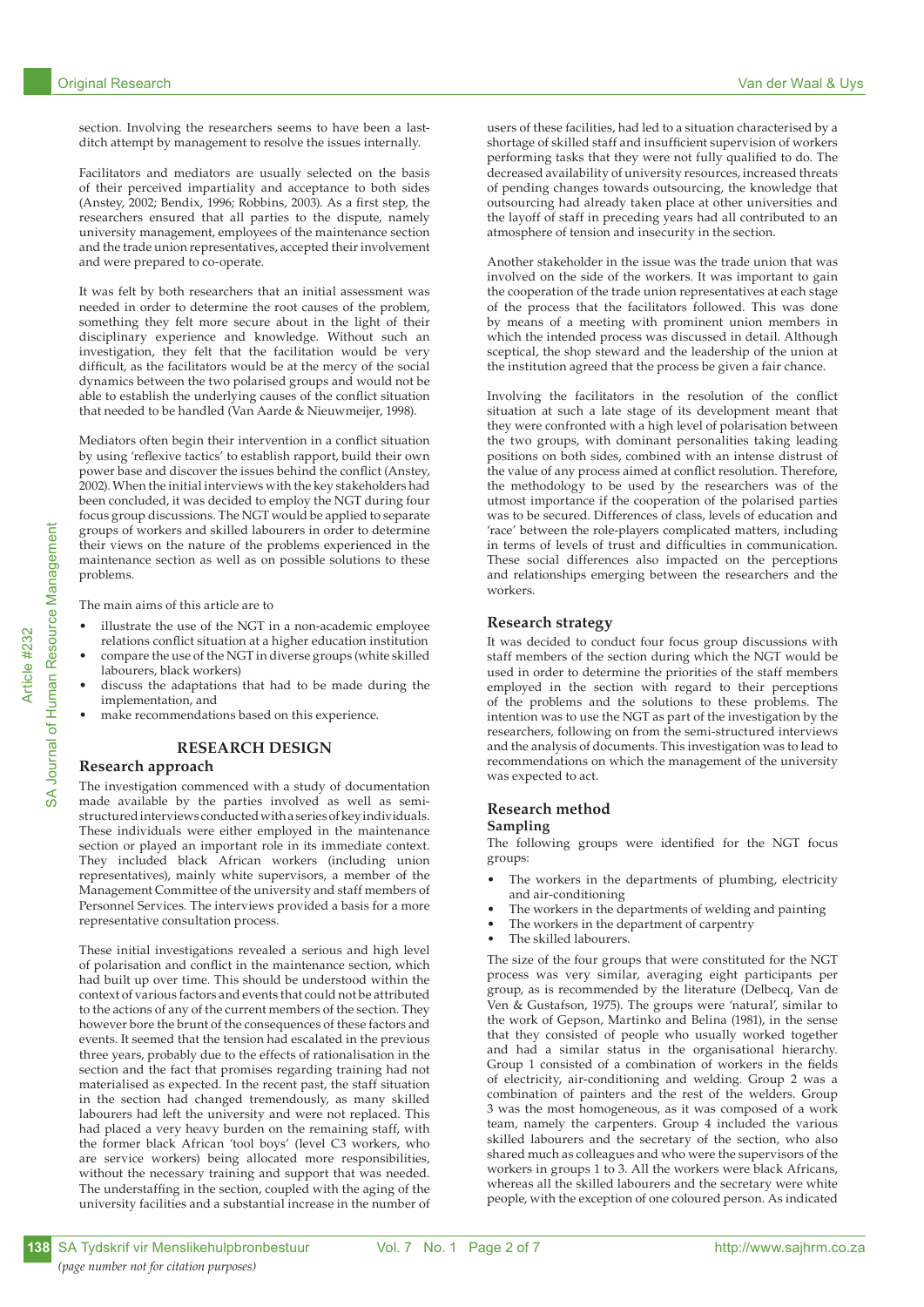above, the cultural and social differences between the groups of (a) workers, (b) the skilled labourers and (c) the university management were considerable. The staff included only one woman, the secretary working with the skilled labourers. The composition of the groups worked well for the purposes of the facilitators, as the aim was to involve everybody in the process and to focus on information and perceptions, with the avoidance of confrontation, in the phase of the intervention during which the NGT was used.

# **Data-collection method**

The NGT was used because it is known as a useful tool to minimise individual domination of group meetings and to facilitate the determination of shared perceptions (Chapple & Murphy, 1996; Delbecq & Van de Ven, 1971; Delbecq *et al*., 1975; Gepson *et al*., 1981; Lloyd-Jones, Fowell & Bligh, 1999; Lomax & McLeman, 1984; MacPhail, 2001; Moore, 1987; Skibbe, 1986; Taffinder & Viedge, 1987; Viedge, 1988). Anstey (2002) mentions that the NGT is particularly useful for finding solutions to a problem in a conflict-resolution process where subgroups are involved.

The technique is described as follows by the Center for Rural Studies at the University of Vermont (1998):

*Research in group dynamics indicates that more ideas are expressed by individuals working alone but in a group environment than by individuals engaged in a formal group discussion. The Nominal Group Technique is a good way of getting many ideas from a group. It has advantages over the usual committee approach to identifying ideas. Group consensus can be reached faster and everyone has equal opportunity to present their ideas*.

(CRS 1998, n.p.)

The technique guarantees that each idea has an equal chance in the establishment of the perceptions of the group. Furthermore, the technique facilitates an unbiased ranking of the ideas that were generated by the groups.

The NGT is a tool used in aiding judgemental decision making where

*[t]he central element of this situation is the lack of agreement or incomplete state of knowledge concerning either the nature of the problem or the components which must be included in a successful solution.*

(Delbecq *et al.,* 1975, p. 5)

Its main aim is solving problems or generating ideas and it is less useful as a technique for conducting routine meetings or resolving conflicts. It should be stated at the outset that the use of NGT by the facilitators focused on identifying the issues that motivated the lack of co-operation and the atmosphere of distrust and hostility that existed in the section as well as possible solutions to these issues.

# **Recording of data**

Delbecq *et al.* (1975) summarise the NGT process in terms of four steps:

- 1. Group members start off by writing down their ideas with regard to the issue in silence.
- 2. Each group member takes a turn to provide one idea at a time. The essence of each idea is recorded on a flip chart. This process continues until all the ideas are exhausted.
- The recorded ideas are discussed in order to clarify and evaluate them. Ideas that are sufficiently similar can also be combined at this stage.
- 4. The group members vote individually on the importance of each idea. The group decision is calculated by means of rank ordering or rating.

Using the NGT to structure the discussion in the focus groups had particular advantages when attempting to identify the major issues and solutions. It enabled the facilitators to balance the socio-emotional dimension of the group situation with its focus on accomplishing the task successfully. The inability of dominant members to dictate the final outcome implies that independent thinking is encouraged and that a diversity of ideas is tolerated as a result of the minimisation of emotion. Members get to know each other and also become more familiar with the task. The technique was therefore particularly useful in a context that was highly charged in emotional terms and where the impact of dominant members on both sides of the dispute was clearly visible from the beginning.

One of the main limitations of the use of the NGT in this context is its requirement that participants are functionally literate in the particular language in which the focus group discussion is conducted.

# **FINDINGS**

The procedure followed when employing the NGT with the four focus groups was based on a South African training manual (Viedge, 1988), which provides documentation such as overheads and forms to be used during each step of the NGT process. A further benefit of the manual is its clarity in terms of the description of the steps of the technique.

# **Preparation for the NGT process: different expectations**

The preparation for the process involved the formulation of an NGT question, the scheduling and practical arrangements for the focus group meetings, as well as obtaining the help of an interpreter (a female black African clerk from the human resource department with academic training). Where needed, translation into African languages took place and assistance was given to those workers who could not write in order to record their views as well. The main focus of the discussion was on the problems in the section as well as their causes.

The authors acted as facilitators during the meetings, taking turns in leading the group through the various steps of the NGT process. During the word of welcome the facilitators explained that it was their purpose to involve all the members of the section in the focus group discussions. They also indicated that a workshop aimed at addressing the problems in the section would be held at a later stage. The aim of the focus group meeting, they explained, was to identify the problems in the section and to discuss possible solutions. They also explained the NGT process, using overheads to describe each step. They emphasised the fact that the NGT process would give all the ideas that would be generated an equal chance to be considered; that some parts of the process involved a discussion and other parts were based on individual work. They then handed out the forms that were to be used and wrote the question that was to be considered on a white board. The question was: 'What are the reasons for the lack of co-operation in this section?' The lack of co-operation in the section was understood by the facilitators as a manifestation of an underlying employment relations conflict situation. The facilitators also explained the steps in the process to the participants at each stage of the NGT process.

Right at the outset it became apparent that while the facilitators were focusing on the NGT process as a research tool and wanted to use the process to obtain more certainty about the extent of the perceptions and feelings in the section, the workers were approaching the process from a completely different position. They were initially quite sceptical about the focus group meetings and about the intervention process in its entirety. It was said, for instance, that the university had spent a lot of money on the process in the past without achieving anything. They were therefore not convinced that the process should be trusted this time. One of the workers said that meetings had taken place in the past as well, but nothing positive had resulted, therefore 'to hold such meetings was like watering a garden with a leaky can'. He reckoned that he 'would probably go on pension without having seen any positive change'. It was

S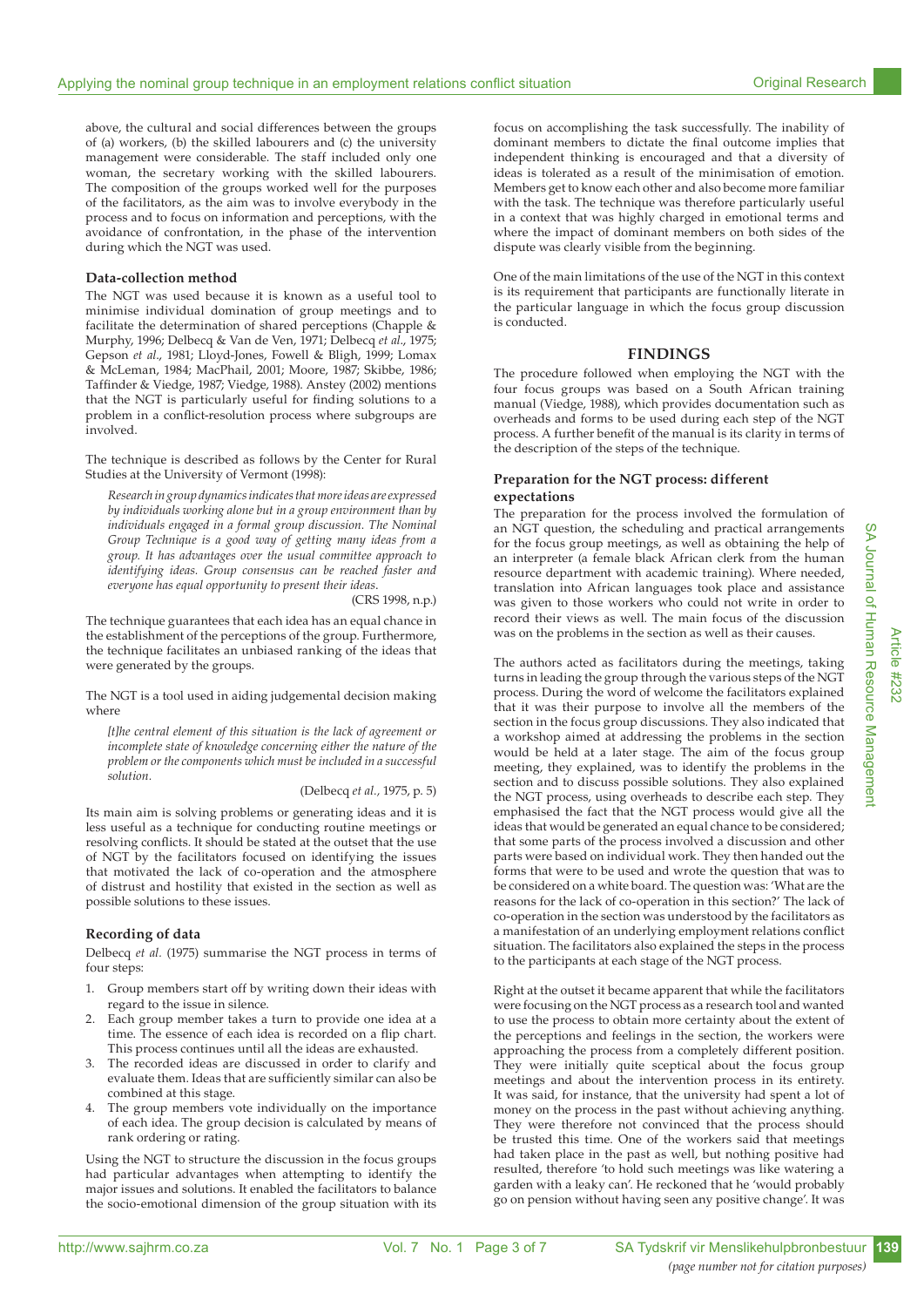also a concern among the workers whether the ideas generated at the meeting would have any effect on the ultimate outcome of the process. The facilitators could only answer that they were positive about the process and were spending time on it in order to find solutions. The workers who raised these questions nevertheless took part in the process in a very cooperative way. They understood that the use of the interviews and the NGT focus groups was part of a problem-clarification process and that the facilitators would hand the results and recommendations over to management for action.

## **Adapting the NGT for the labour relations intervention**

The usual steps of the NGT process were followed, with some modifications. The first adaptation to the specific situation was the use of an interpreter in the three groups that contained the 'black African' workers, similar to what Parker (1975) reported about the use of the NGT in Micronesia. The interpreter used Tswana, as this accommodated the language needs of most of the workers. As the interpreter was more conversant in English than in Afrikaans, the facilitators used English during the focus group meetings composed of the black African workers. Some of the workers wrote their ideas down in their own languages, which the interpreter translated during the next step.

Another adaptation had to be made during the first step in the NGT process, which involved the silent generation of ideas by the participants and its recording on paper. About 40% of the workers were illiterate (nearly all in Group 2) and could therefore in many cases not record their ideas themselves. In each case, those workers were assisted by the interpreter or one of the facilitators (when English or Afrikaans could be used). This assistance prolonged the process and led to a situation where some participants had to wait for the others to be helped. In some cases, the participants started to help each other with the recording of their ideas. The need for assistance with the recording of ideas led to a situation in which it was impossible to retain silence in the group, as is required in the NGT process. This of course opened up the possibility of manipulation and influencing by dominant members. However, the facilitators are fairly confident that they managed to limit any such attempts by intervening to stop any discussions when they started.

For process were illiterate (nearly all in the workers were sensited by the participants and its recording on therefore in many cases not record their each case, those workers were assisted by the feachilitors (when Engli After the initial individual recording of ideas on the nature of the problems in the section, each individual participant had the opportunity to present one idea at a time, which was then recorded on flip charts. The ideas that were offered as reasons for the lack of co-operation in the section were then discussed in the group and, where possible, the number of ideas was reduced by subsuming ideas under more comprehensive categories. In the next step, ranking and prioritising, another adaptation to the normal procedures of the NGT process took place. The complex voting procedure was found to be too cumbersome for the specific NGT situation in two of the groups, as every step had to be translated and many of the workers could not read or write. The voting, or the determination of the ideas considered by the group to be the most important, was therefore done by raising hands and counting the number of votes per idea. Each idea was read out, a vote was taken and the result determined which idea was considered as the most important for the group. Each time the winning idea was eliminated and a next round of votes was taken for the remaining ideas. Despite this adaptation, some participants still got it wrong and voted twice in the same round, for instance. This can be ascribed to several causes, including the artificiality of voting for ideas in a group situation during several rounds, the difficulties of communication due to the translation of what was said and the difficulty involved in making a choice between ideas that were all considered to be important. Nevertheless, the results of the different NGT meetings were sufficiently complementary to regard the outcomes as a reflection of their real concerns.

The second part of each focus group meeting was dedicated to a discussion of the possible solutions to the problems in the section. In this discussion the problems that had been identified in the NGT part of the meeting were mentioned and solutions to them were discussed in focus group style. The solutions that were suggested were recorded on flip charts and formed a valuable input into the facilitators' understanding of the causes for the conflict in the maintenance section. They also contributed significantly to the planning of the workshop that was to follow.

## **Minimising group dynamics during the NGT process**

Although the NGT is supposed to minimise the influence of the researcher and of group dynamics, as it was 'designed to receive input from all members, and in so doing to avoid the potential dominance of the interview by more vocal members' (MacPhail, 2001, p. 164), the dominance by some participants was clearly present in some of the focus groups. The literature also reports that group pressures do influence participants' contribution to the process, for instance in the case of students' evaluation of teaching and learning (Chapple & Murphy, 1996). In Group 1 it was evident that one of the workers was the dominant person in the group and that he was influencing the NGT process, especially in the first phase, when ideas were to be written down in silence. His relaxed body language and his saying out loudly what he was writing down in all probability influenced the other participants. He was one of the workers who had confronted the supervisors about problems in the section and was therefore a leading figure in the employee relations conflict situation. This difficulty in implementing the NGT according to the rules is also echoed by Lomax and McLeman (1984, p. 187) and by Chapple and Murphy (1996, p.151): '[T]he no discussion rule is essential if peer conformity pressures are to be reduced and in practice this is difficult to enforce'. In another group of workers the atmosphere of the NGT focus group was tense when the process started. The leader of the workers, also a labour union shop steward, introduced himself by getting up and addressing the meeting shortly. During the NGT process, when the reasons for the lack of co-operation in the section were discussed, some of the workers used the opportunity to make strong statements about the problems they had experienced with a white supervisor. They seemed to make strong short speeches to convince the other workers and the facilitators that the situation was serious. Again, this problem seemed to diminish when the NGT process proceeded and a more relaxed atmosphere for discussion became possible.

The more confrontational and sceptical position taken by some of the leading workers seemed to change towards co-operation in the NGT process that the facilitators were implementing, possibly due to the attempt the latter made to be as impartial as possible. In one of the groups it even occurred that some of the participants wrote down the results of the analysis of the NGT process for their own purposes. For them the points that were raised and the terminology used were probably a basis for further lobbying. This was an interesting use of the results of the NGT, something that was foreseen by the designers of the technique, who stated that the output of NGT meetings was used by professionals, but that it could also be used by the community concerned to make sure their needs were met (Delbecq *et al.*, 1975).

The positive influence of the NGT process on at least some of the participants, in terms of their commitment to finding a solution to the problems in the section, was also indicated by another event. One of the participants stayed behind after the NGT meeting and gave the facilitators valuable insights into the relationships in the maintenance section. The NGT meeting seemed to have facilitated the volunteering of these views.

#### **Identification of problems**

The results of the NGT and the discussion in the focus groups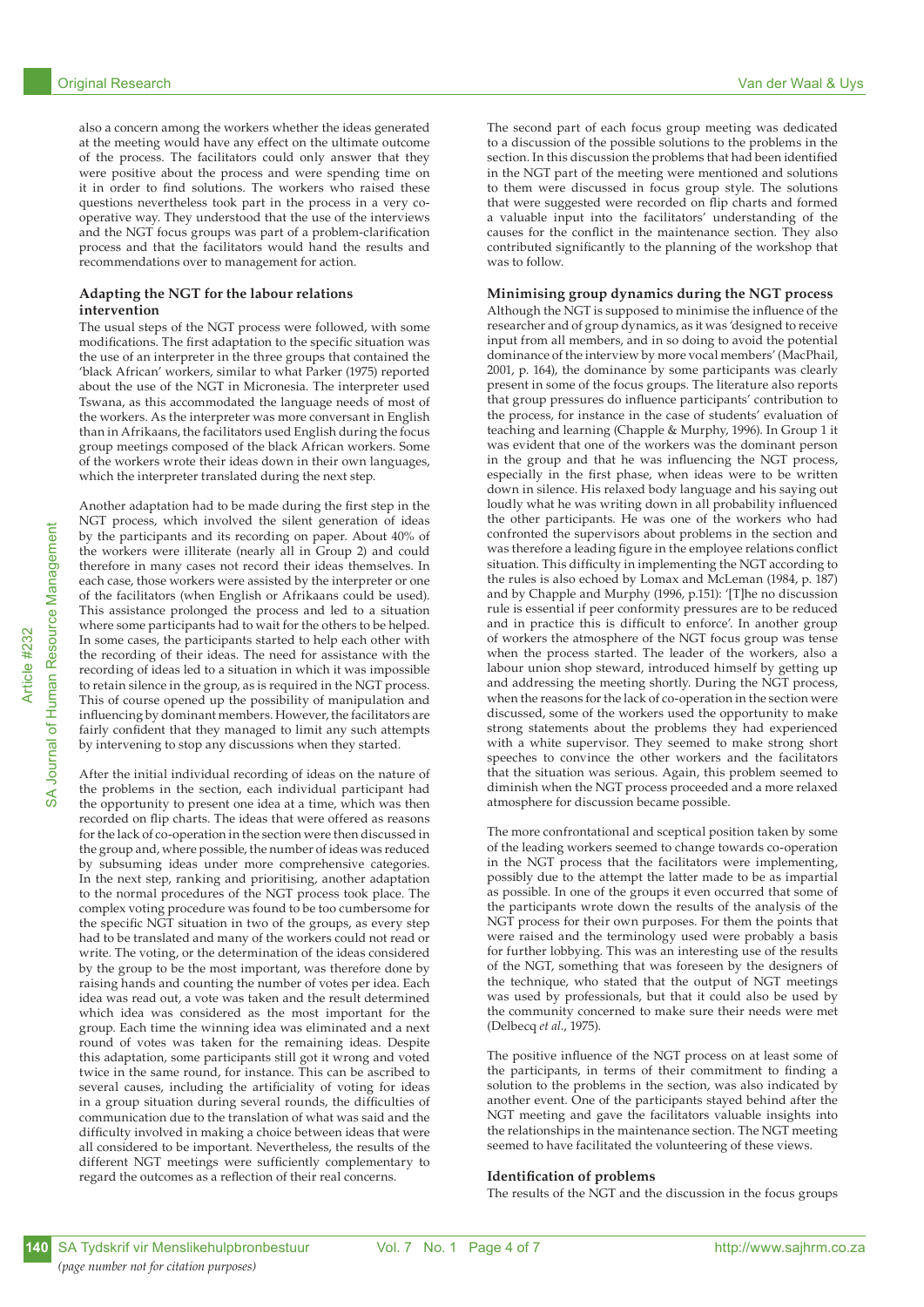#### **TABLE 1**

Ranking of the ideas generated by the NGT focus groups on the question: 'What are the reasons for the lack of co-operation in this section?'

| <b>GROUP 1</b>                                                                                                                                                 | <b>GROUP 2</b>                                                                                                                                                  | <b>GROUP 3</b>                                                                                                                                                                                                                                                                                                                          | <b>GROUP 4</b>                                                                                                                                                                                                                                                                                                                                                                                                                                                                                                                                                        |
|----------------------------------------------------------------------------------------------------------------------------------------------------------------|-----------------------------------------------------------------------------------------------------------------------------------------------------------------|-----------------------------------------------------------------------------------------------------------------------------------------------------------------------------------------------------------------------------------------------------------------------------------------------------------------------------------------|-----------------------------------------------------------------------------------------------------------------------------------------------------------------------------------------------------------------------------------------------------------------------------------------------------------------------------------------------------------------------------------------------------------------------------------------------------------------------------------------------------------------------------------------------------------------------|
| Racism and discrimination<br>Lack of training<br>Treatment by the supervisor<br>No understanding<br>Lack of tools<br>Lack of communication and<br>co-operation | Racism and discrimination<br>Post structure and job description<br>Lack of communication<br>٠<br>Poor treatment by the supervisor<br>٠<br>Lack of training<br>٠ | Racism and discrimination<br>Lack of training<br>٠<br>Lack of management skills<br>Lack of communication<br>$\bullet$<br>Lack of respect between black<br>and white people<br>Need for a telephone<br>Personnel Services not sufficiently<br>involved<br>Poor time management<br>Access to machines<br>Lack of rules about private work | Promises are not kept with regard to training<br>٠<br>and salaries<br>Lack of communication and consultation<br>$\bullet$<br>Discipline and intimidation<br>$\bullet$<br>Post structure and job opportunities are<br>$\bullet$<br>unclear<br>Poor attitude to work<br>$\bullet$<br>Personnel Services and management not<br>$\bullet$<br>sufficiently involved<br>Inconsistency of orders<br>$\bullet$<br>Interpersonal relations are weak<br>$\bullet$<br>Unpleasant physical working environment<br>$\bullet$<br>Conflict about the exclusive use of the<br>tearoom |

after the NGT process proved to be very useful for the process of facilitation. The facilitators were able to identify the problems in the section as ranked by the workers and skilled labourers. This enabled the facilitators to compare these views with the understanding they had gained from individual interviews and from the scrutiny of the available documentation. They were able to prepare the final workshop on the basis of this knowledge and eventually report to management in terms of the problems and their possible solutions.

The list of the problems in the section, as reflected in Table 1, was the result of the NGT process. It is of interest to look at the way in which the ideas in Table 1 were often a combination of several points raised by individuals during the first round of idea generation. Group 1, for instance, initially listed the following ideas:

- Racism and discrimination
- No communication
- No co-operation between supervisors and workers
- Supervisor does not handle workers well
- No understanding
- Working under pressure
- Sick leave denied
- Lack of training
- Unfair treatment with regard to injuries
- Lack of tools
- Promises not kept
- No respect for others' views
- Transport problem not considered when arriving late for work
- Lack of transport to get to workplace
- Supervisor not truthful about clients' views about the work done.

In the discussion of these ideas the group decided to reduce these 15 ideas to 6, as listed in Table 1. For instance, various instances of the way in which a supervisor was perceived to treat the workers unfairly were combined into one idea, namely 'treatment by supervisor'. Group 2 generated 10 ideas that were reduced to five, Group 3 generated 11 ideas that were reduced to 10, and Group 4 generated 26 ideas that were reduced to 11. The facilitators played an important role in the process of idea combination, by pointing out possibilities for the combination or subsuming of ideas that had been offered by the members of the groups and that were logically linked. The facilitators ensured that these proposals for the reduction of the number of ideas were accepted by the group. Nevertheless, it is possible that the intervention and facilitation removed some of the tendencies to blame specific individuals and tended to move away from polarisation, by combining ideas that were centred on specific instances and examples into more general categories. A good example of this process occurred when the ideas generated by the skilled labourers were reduced. The following ideas involving the attitudes of the workers had been listed in the initial round:

- Attitude towards work by the workers
- Work times not adhered to
- Workers who regard themselves as being untouchable
- Workers do not accept discipline
- Workers are not proud of their work
- Instigation by one individual
- Lack of motivation among workers
- Lack of responsibility for tools among workers
- Refusal to carry radios
- Refusal to be accountable for spending of time
- Lack of self-control
- **Intimidation**
- The informal supervision by skilled labourers is not accepted.

All 13 of these ideas were combined into two in the final list, namely:

- Problem with discipline, intimidation and instigation
- Weak work ethic among the workers.

With hindsight, looking back at the total flow of the facilitation process, the facilitators may have tried to influence the NGT process towards less confrontational attitudes, given the polarised state of the conflict at that stage. By so doing, they could have contributed, unwittingly, to the eventual discharge of confrontational emotion that occurred at the end of the workshop, which followed a few weeks after the NGT focus group discussions. The facilitators, as outsiders to the section, may have underestimated the strong feelings of polarisation in the section, especially at the initial stages of the process. The implication of this is that the NGT process can be charged with emotion and with strong indications of strained relations, especially in a case like the one described here, where the NGT is part of a conflict-resolution process.

When the quantity and contents of the ideas from the various groups are compared, interesting differences and similarities can be observed. It can be seen from Table 1 to what extent the views of the worker groups (groups 1 to 3) were similar in content and in ranking. The group containing the strongest leaders of the workers and with only one illiterate member (Group 3) generated the most ideas. Group 4 generated even more ideas, again possibly related to the higher level of training that was represented in this group. It is evident that the problems that were identified and ranked by Group 4 (the skilled labourers) had much in common with the views expressed in groups 1 to 3, but were based on different perceptions and experiences. The most glaring difference was that the groups composed of black African workers put racism and discrimination at the top of their list, whereas these terms were not even mentioned in Group 4 (consisting of white people and one coloured person). Group 4 did refer to the strained relations in the section indirectly, by mentioning reasons such as 'interpersonal relations are weak' and 'the tearoom'. However, not identifying racism and discrimination as a problem was probably directly due to their own social position in the racial caste system that seemed to persist in this working environment. One indication of the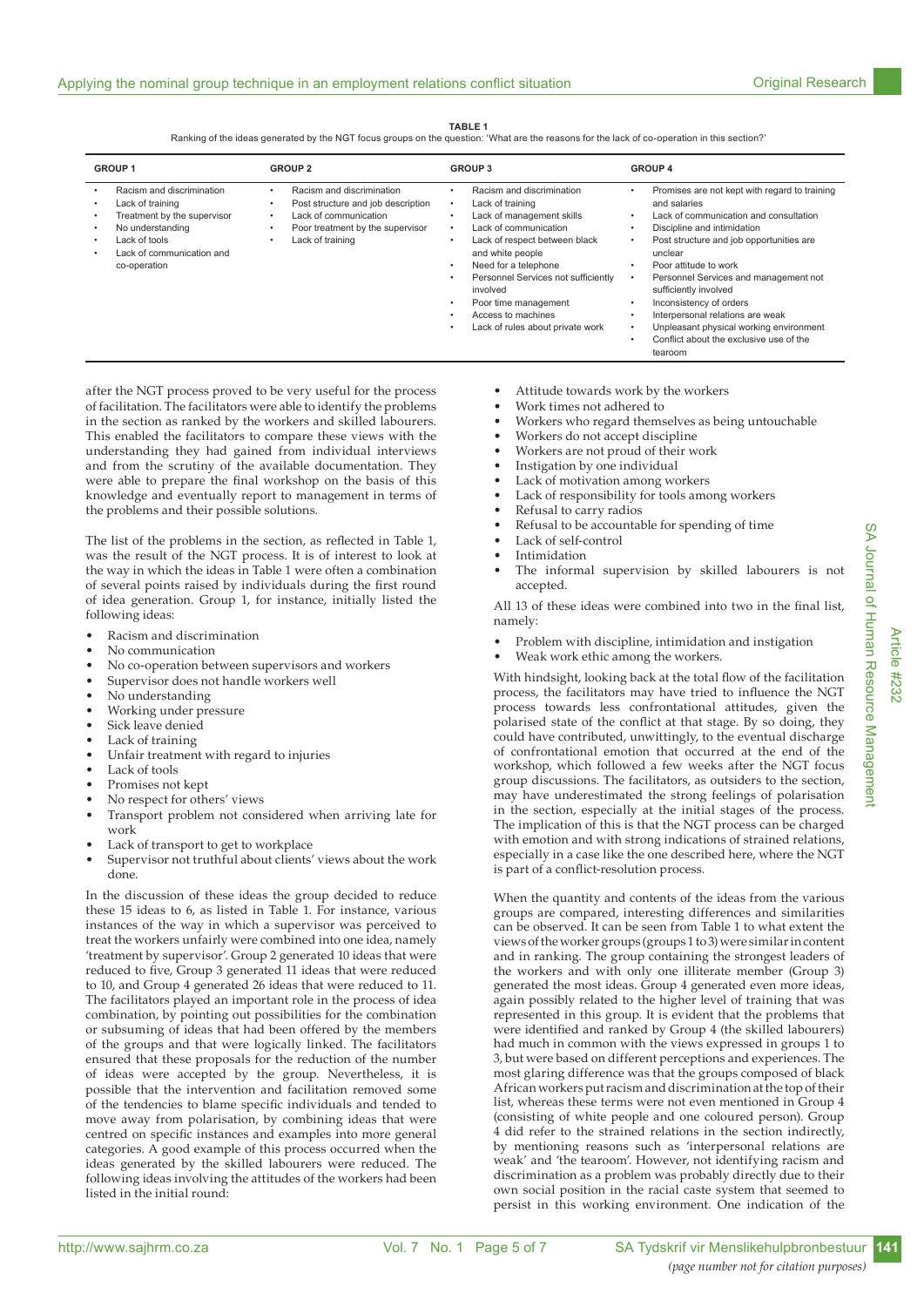racial caste stratification was found in the fact that only white people and one coloured person were supervisors and that the use of three separate tearooms underlined the separateness of the racial categories.

Some of the ideas generated in the NGT groups reflected the needs of the specific groups. Group 1, for instance, had a problem with a lack of tools, which led to continuous negative interaction with their supervisor. Similarly, participants in Group 3 had a need for a telephone in order to organise their work more effectively. Members of this group were also very frustrated about the lack of rules about private work that was allowed for the supervisors but seemingly not for the workers. Group 4, again, experienced resistance by the workers to the problems in the section as 'poor attitude to work' and as a problem with 'discipline and intimidation', reflecting their position as supervisors. It is clear, then, that the perceptions, work situation and experiences of the members of each group very strongly influenced the way that problems were identified. Particularly, there was a division between the supervisors (skilled labourers) and the workers in terms of the identification of the most pressing problem. On the other hand, there was consensus between the various groups in terms of their blaming of the human resource department and of management for some of their problems. This referred to unkept promises, the lack of training opportunities, problems with the structure of the posts in the section and a lack of interest by management in the conditions and problems in the section.

## **DISCUSSION**

Fraction and problems in the sectometric of the NGT and the NGT is generally accepted that the Kindow of facilitating employee contributions their work situation (Taffinder & Viedge in the second to explore employee perce It is generally accepted that the NGT is a useful tool in facilitating employee contributions to improvements in their work situation (Taffinder & Viedge, 1987). This article illustrates that the technique can also be used successfully to explore employee perceptions of the causes of a lack of cooperation as a manifestation of social conflict in an employee relations context even when there is a high level of polarisation. The initial aim of the use of the NGT in this case was to get maximum participation by the people involved in the conflict situation, without the dominating influence of the leaders who were mobilising the participants. It is important in employee relations disputes that the issues are identified properly and that those involved participate in working towards possible solutions. In terms of the results that were obtained, the NGT intervention was very successful. The facilitators were able to draw conclusions about the causes of the conflict, as the views of four separate focus groups complemented and corroborated each other, and to present these to the management of the institution as well as to the section as a whole. However, a word of caution is needed. The NGT should not be used as a solitary technique to negotiate or resolve conflict, as the developers of the technique have also indicated (Delbecq *et al.*, 1975). The facilitators employed other methods as well in order to gather information (mainly interviews and the study of documents) and to work towards resolving the conflict situation (a daylong workshop for the whole section). In hindsight, it was a wise decision to use the NGT, as it emerged during the intense emotional interaction at the workshop exactly how much conflict potential existed in the section. Less structured focus groups, where dominant individuals could exert more pressure, would have led to less open interaction and airing of ideas than was possible with the NGT.

The NGT, therefore, can be used in a labour relations conflict situation, not to mediate in a conflict situation, but to identify problems and their possible solutions. What is especially attractive about the NGT is its focus on the 'consumer' rather than the 'producer', by encouraging participants to use their own categories (Lomax & McLeman, 1984). The NGT is a technique that fits in with the anthropological approach to a problem, namely to understand a situation from the emic viewpoint of the people concerned. One would therefore also not attempt to claim that the results of the NGT are totally objective.

The NGT succeeds in producing a list of issues (causes of conflict and lack of co-operation in this case study) as seen and formulated by 'consumers', which they rank in a priority order. It should, however, not be assumed that consensus exists within a group about these issues, even though the technique is sometimes known as a formal consensus method (Chapple & Murphy, 1996; Lomax & McLeman, 1984; Moore, 1987). Some seem to doubt the non-consensual nature of NGT results:

*The debate revolves around the degree to which group dynamics influence the NGT process; essentially, whether the outcomes of a group in which interaction and group dynamics are controlled can be equated with those of a freely interacting one.*

(Lloyd-Jones *et al.*, 1999, pp. 11–12)

The authors maintain that the views raised during the NGT process still represented the ideas of individual participants, which cannot be seen as the consensus of the group as a whole. The authors therefore agree with Lomax and McLeman when they claim the following:

*The problem is that decisions in interacting groups are made in interaction and are influenced by dominant, influential group members. Removing group pressure is not conducive to reflecting reality. … Removing conformity pressures in a group situation not only fails to reflect reality, it ignores the very basis upon which group life is sustained.* 

#### (Lomax & McLeman 1984, p. 190)

This also explains the difference between the relatively relaxed atmosphere during the NGT group discussions and the intense emotional outpourings during the workshop in which all the members of the section participated.

In the specific situation that is reported here, the NGT was used in diverse groups in terms of the status of the groups and their levels of education. Some of the participants were totally illiterate and unable to express themselves in English or Afrikaans, whereas others had technical training certificates and could express themselves very effectively in English or Afrikaans. Despite this difference, and despite some authors claiming that the NGT needs participants who can write (Oosthuizen, 1991), the authors' experience confirmed that the NGT can be used with groups from any socioeconomic level or background, as also stated in Parker (1975). The technique was developed to involve marginalised people in the context of community development. The developers of the technique reported enthusiasm among disadvantaged people about the technique, despite the need for assistance with the phrasing of ideas (Delbecq *et al.*, 1975). The facilitators in this case study found that there was a need for translation in the groups as well as a need for assistance with the recording of ideas by those participants who were illiterate. Problems were experienced in ensuring silence during the parts of the NGT process where participants were supposed to work as individuals, but this may have been more a function of the tension in the work situation of the employees, rather than of the socioeconomic background of the participants. The facilitators did modify the NGT to some extent to fit the situation in which they were using it, especially in terms of simplifying the voting procedure, as discussed above.

Lastly, what more did the authors learn from the use of the NGT in this situation that they would like to share with potential users of the technique in similar situations? In the first place, more documentation on the process in the form of audiotapes or videotapes would have been very useful. For their final analysis, the facilitators had to rely on notes that were taken during the NGT discussions, while simultaneously facilitating the process. Although taped recordings of the proceedings would have been intrusive and possibly inhibiting, they would have been invaluable for the analysis since they would have provided verbatim records of the interaction during the NGT focus group discussions. Secondly, having used the NGT successfully for a very limited part of the process, it appears that it would have been possible to extend the use of the technique